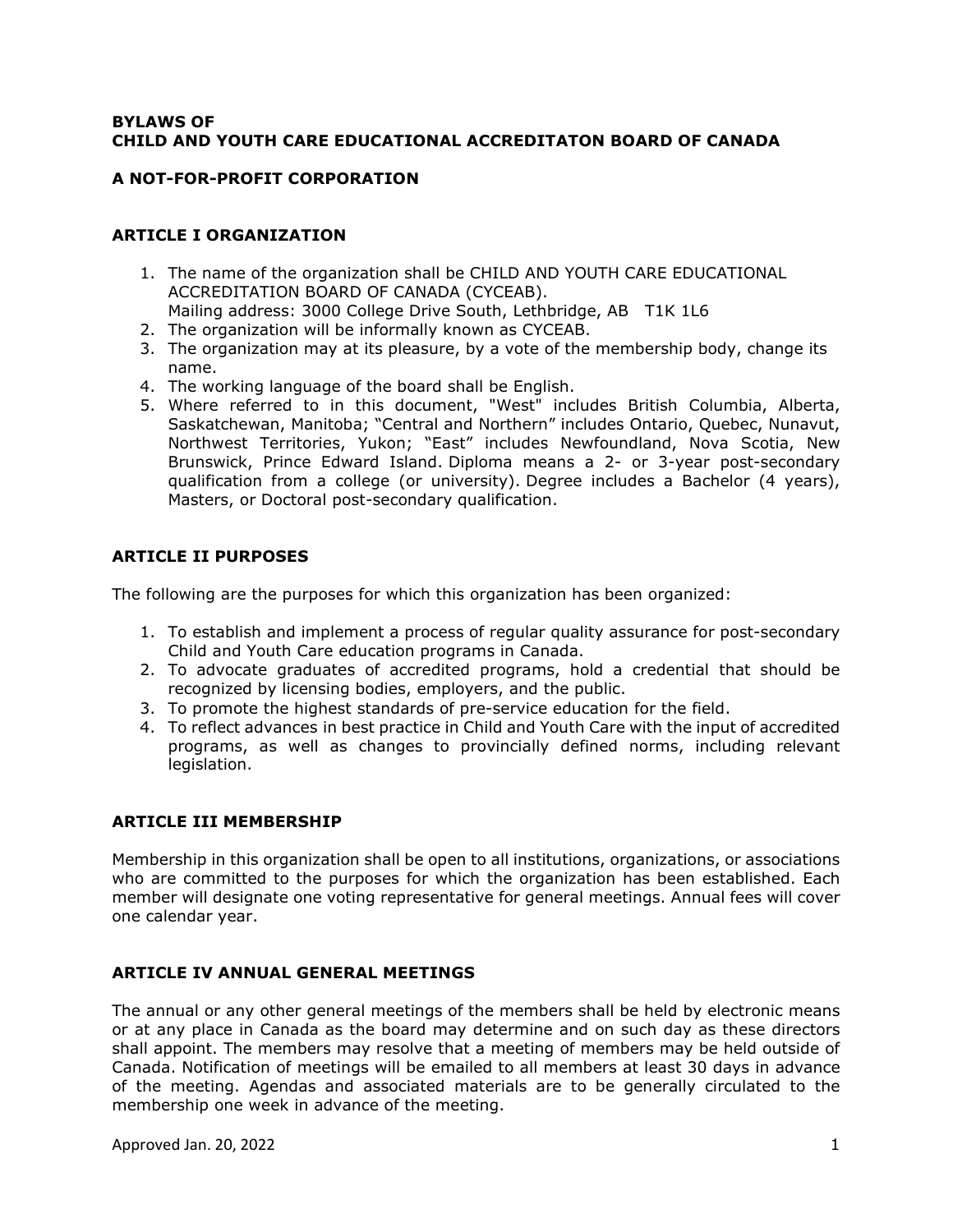The Secretary shall cause to be sent via email to every member in good standing at the addresses as they appear in the membership records in this organization, a notice telling the time and place of such annual meeting.

All members have one voting representative. The presence of not less than 40% plus one of the members shall constitute a quorum and shall be necessary to conduct the business of the Child and Youth Care Educational Accreditation Board of Canada. A lesser percentage may adjourn the meeting for a period of not more than four (4) weeks from the date scheduled by these bylaws and the Secretary shall cause a notice of this scheduled meeting to be sent to all those members who were not present at the meeting originally called. A quorum as herein before setting forth shall be required at any adjourned meeting.

Special meetings of this organization may be called by the President when deemed for the best interest of the organization. Notices of such meeting shall be emailed at least fourteen (14) days before the scheduled date set for such special meeting. Such notice shall state the reasons that such meeting has been called, the business to be transacted at such meeting, and by whom it was called. At the request of 50% plus one of the members of the Board of Directors or 80% plus one of the members of the organization, the President shall cause a special meeting to be called but such request must be made in writing at least fourteen (14) days before the requested scheduled date.

No other business but that specified in the notice may be transacted at such special meeting without the unanimous consent of all present at such meeting.

### **ARTICLE V VOTING**

At all board meetings, voting shall be done by voice or if necessary, by secret ballot. At annual general meetings, voting shall be done by electronic means. Votes will be by majority unless the act or these bylaws otherwise provide. For election of officers, board members will put their names forward or be nominated at the first meeting of the board following the AGM. If necessary, voting for executive officers shall be by secret ballot, managed by a staff member.

All voting results will be recorded by an appointed person separate to the board; e.g., Accreditation Coordinator or the Office Manager. This appointed person or inspector of election shall not be a candidate for office or personally interested in the question voted upon.

Voting by proxy is not allowed; however, members can attend/vote by teleconference at all scheduled meetings.

### **ARTICLE VI ORDER OF BUSINESS**

- 1. Roll Call
- 2. Review and Adoption of the Minutes of the Preceding Meeting
- 3. Financial Report
- 4. Reports of Committees
- 5. Business Arising from the Minutes
- 6. New Business
- 7. Adjournments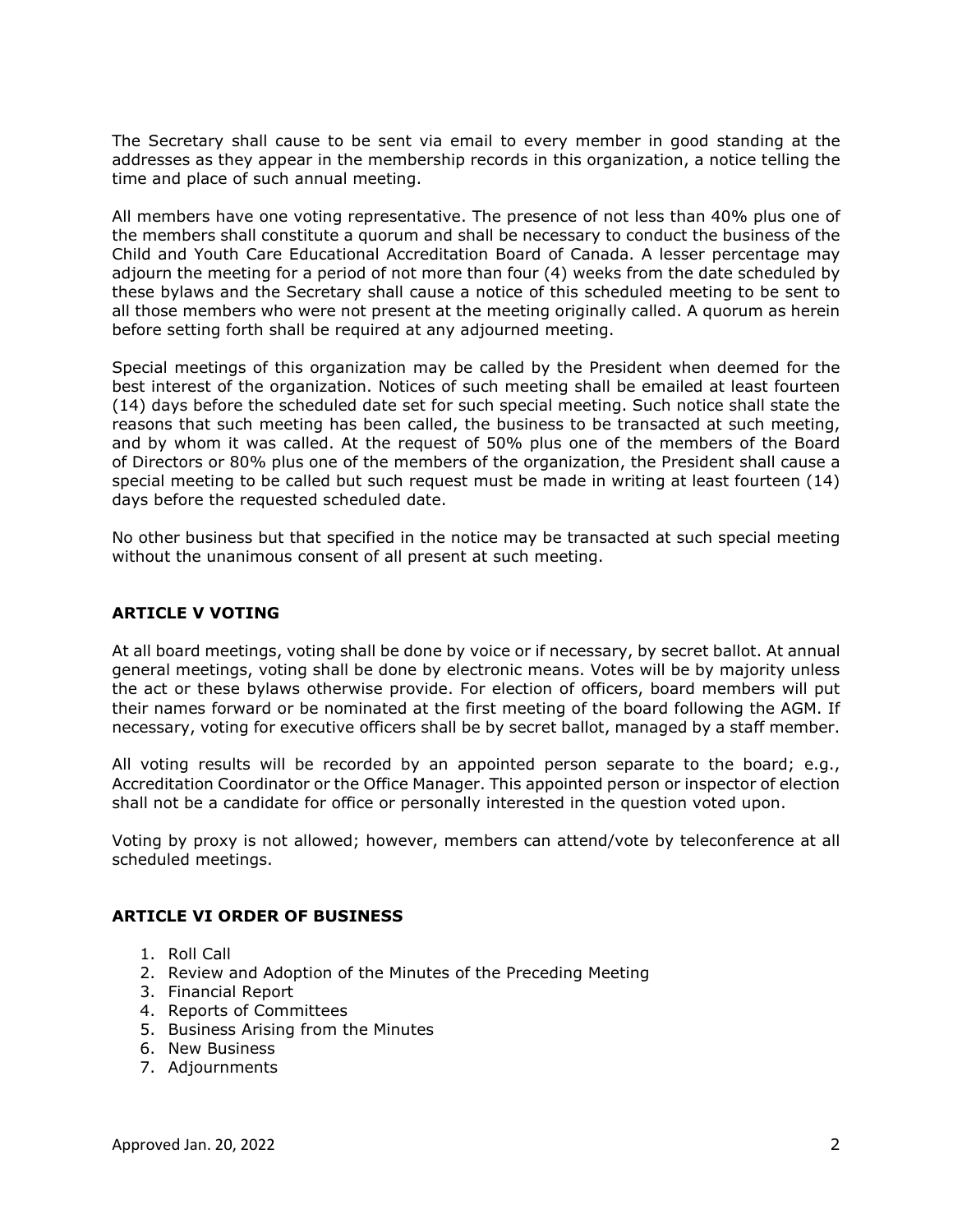### **ARTICLE VII BOARD OF DIRECTORS**

The business of this organization shall be managed by a Board of Directors consisting of nine members, including the officers of this organization. The members of the board shall have a balanced representation among three regions of Canada: West, Central and Northern, and East. Directors will be elected at the annual general meeting of the membership and officers will be elected from and by the directors following the AGM.

Directors cannot be less than 18 years of age, must be individuals, and must have the capacity under the law to contract. A director must have an affiliation to a post-secondary institution or a child and youth care association or program.

The directors shall serve a term of three years, with a board director from each geographic region elected annually. Board members may serve a maximum of two terms but they may serve more when the board member is willing to continue and there is no one else to fill the vacant seat.

The Board of Directors shall have the control and management of the affairs and business of this organization. Such Board of Directors shall only act in the name of the organization when it shall be regularly convened by its president after due notice to all the directors of such meeting. The members of the board shall serve and vote as individuals and not as functional constituents of the bodies to which they belong. Each director, with the exception of ex-officio and honorary directors, shall have one vote and such voting may not be done by proxy.

Fifty (50) percent plus one of the members of the Board of Directors shall constitute a quorum and the meetings of the Board of Directors shall be held regularly by teleconference or suitable electronic means.

Notification of meetings of the Board of Directors will be emailed to all directors at least fourteen (14) days in advance of the meeting.

Agendas and associated materials are to be generally circulated to the board one week in advance of the meeting.

The Board of Directors may make such rules and regulations covering its meetings as it may in its discretion determine necessary.

Vacancies in the Board of Directors shall be filled by a vote of the majority of the remaining members of the Board of Directors for the balance of the term.

A director may be removed when sufficient cause exists for such removal. Non-attendance is sufficient cause and is defined by missing three meetings in a calendar year with no justifiable cause. The Board of Directors may entertain charges against any director. A director may be represented by counsel upon any removal hearing. The Board of Directors shall adopt such rules for this hearing as it may in its discretion consider necessary for the best interests of the organization.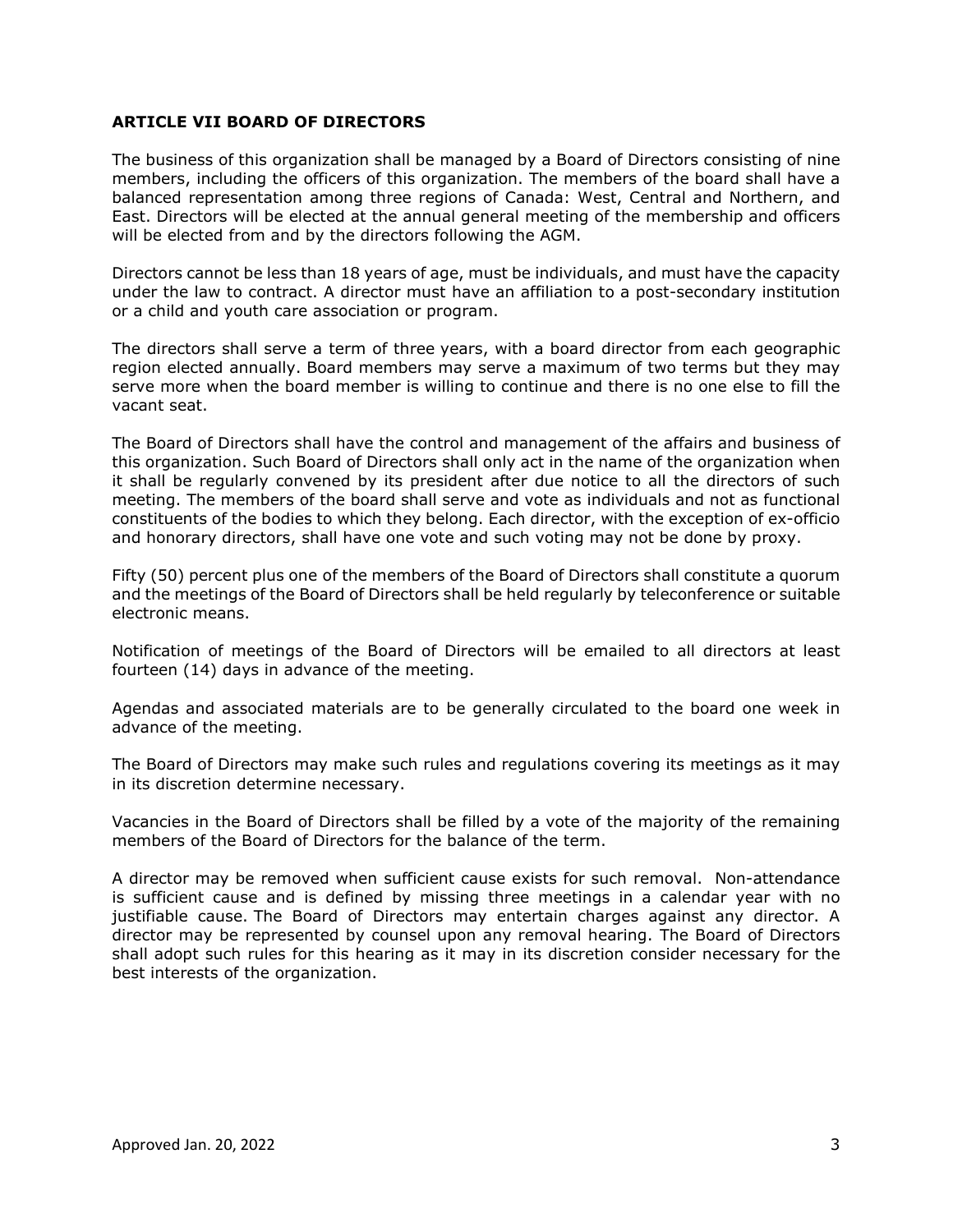# **ARTICLE VIII OFFICERS**

The initial officers of the organization shall be as follows:

- President
- Vice President
- Secretary
- Treasurer

The President shall:

- preside at all membership meetings.
- present at each annual meeting of the organization an annual report of the work of the organization.
- ensure that all documents, reports, and certificates required by law are kept or filed.
- be one of the officers who may sign the cheques of the organization.
- have such powers as may be reasonably construed as belonging to the chief executive of any organization.
- perform such other duties as may be assigned to them by the Board of Directors.

The Vice President shall:

- in the event of the absence or inability of the President to exercise the office of the President, become acting president of the organization with all the rights, privileges, and powers as if having been duly elected as president.
- be one of the officers who may sign the cheques of the organization.
- perform such other duties as shall be assigned to them by the Board of Directors.

The Secretary shall work in coordination with the Office Manager to:

- keep the minutes and records of the organization.
- file any certificate required by any statute, federal, or provincial.
- give and serve all notices to members of the organization.
- be the official custodian of the records of this organization.
- be one of the officers who may be required to sign the cheques of the organization.
- submit to the Board of Directors any communications which shall be addressed to them as Secretary of the organization.
- at the direction of the board, initiate and sign correspondence.
- attend to all correspondence of the organization and exercise all duties incident to the office of Secretary.

The Treasurer shall:

- be responsible for tracking and reporting on all monies or securities of the organization.
- be one of the officers who can sign cheques or drafts of the organization or send electronic fund transfers. No special fund may be set aside that shall make it unnecessary for the Treasurer to sign the cheques issued upon it.
- render at stated periods, as determined by the Board of Directors, a written account of the finances of the organization and such report shall be physically affixed to the minutes of the Board of Directors of such meeting.
- exercise all duties incident to the office of Treasurer.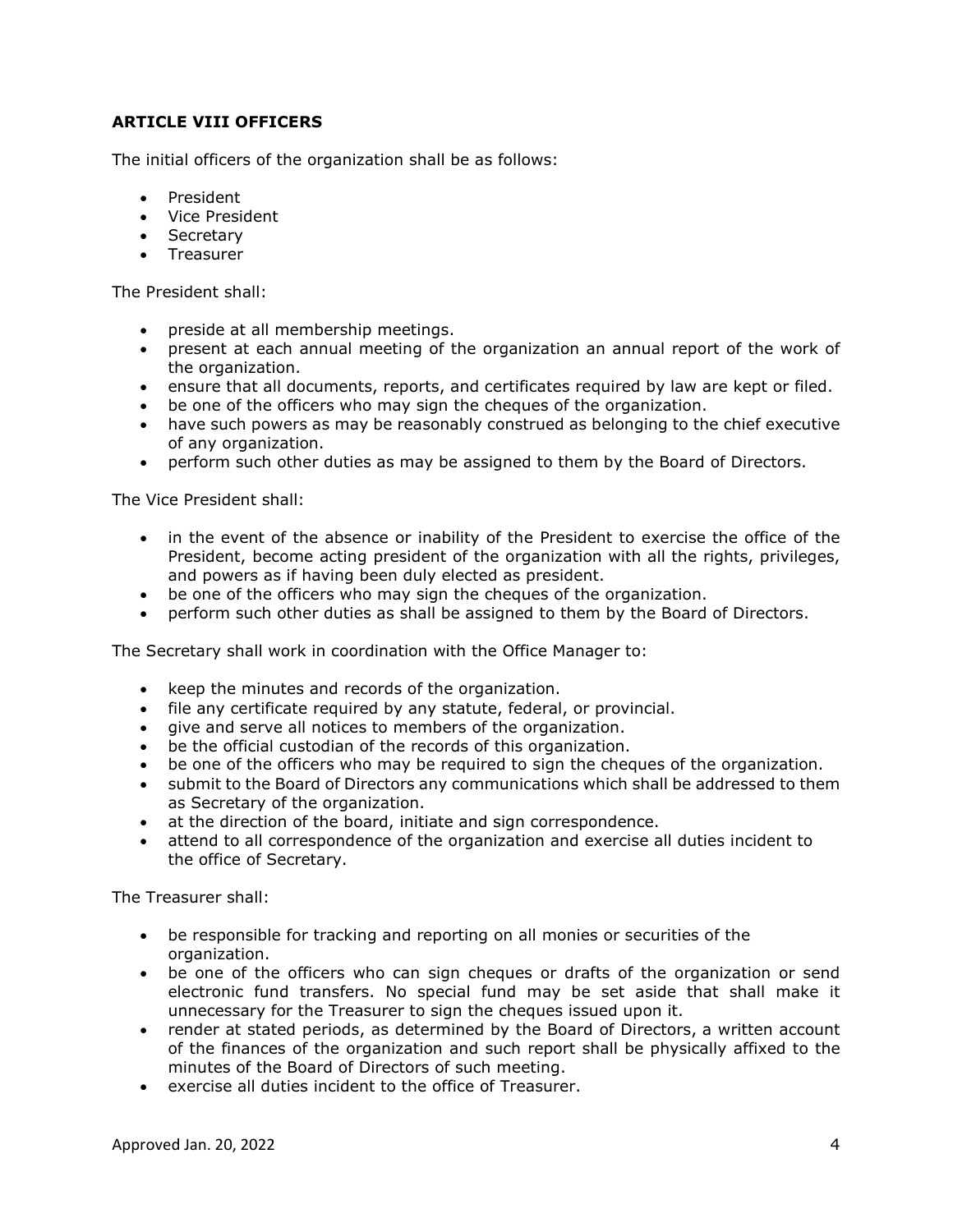One officer will be required to sign cheques for the organization. Officers shall by virtue of their office be members of the Board of Directors and shall be elected by the board.

No officer shall for reason of his/her office be entitled to receive any salary or compensation, but nothing herein shall be construed to prevent an officer or director for receiving any compensation from the organization for duties other than as a director or officer. The member could remain as an ex-officio member of the board.

Duties beyond the basic responsibilities of each officer may be added by the Board of Directors from time to time.

### **ARTICLE IX COMMITTEES**

All committee chairs of this organization shall be appointed by the Board of Directors and their term of office shall be for a period of 2 years or less.

The standing committees shall be:

- Communication Committee
- Executive Committee officers of the association.
- Education Committee
- Finance Committee to review and revise the annual budget and determine priorities.
- Human Resources Committee
- Nominating Committee to recruit members for election to the Board of Directors and manage the elections.
- Policies and Procedures Committee
- Practicum Committee
- Recommendation Panel to make recommendations on accreditation to the board who makes the final decision on accreditation.
- Research Committee
- Standards Development and Implementation Committee

The Board of Directors may create ad hoc committees from time to time for short-term projects or to support the board's functioning (e.g., audit committee).

Committee members will be appointed by the committee chair or appointed or elected upon by the Board of Directors.

A committee member may be removed when sufficient cause exists for such removal. As previously noted, non-attendance in committee meetings is sufficient cause. This will occur through a board vote following discussion with the committee member in question.

#### *Responsibilities or Duties of Committee Members*

No committee member, with the exception of the members of the Recommendation Committee, shall be entitled to receive any salary or compensation for their role as a committee member, but nothing herein shall be construed to prevent a member from receiving any compensation from the organization for duties other than as a committee member.

The Executive Committee will consist of the President, Vice-President, Secretary, and Treasurer. The Executive Committee will meet every quarter or as required at a location